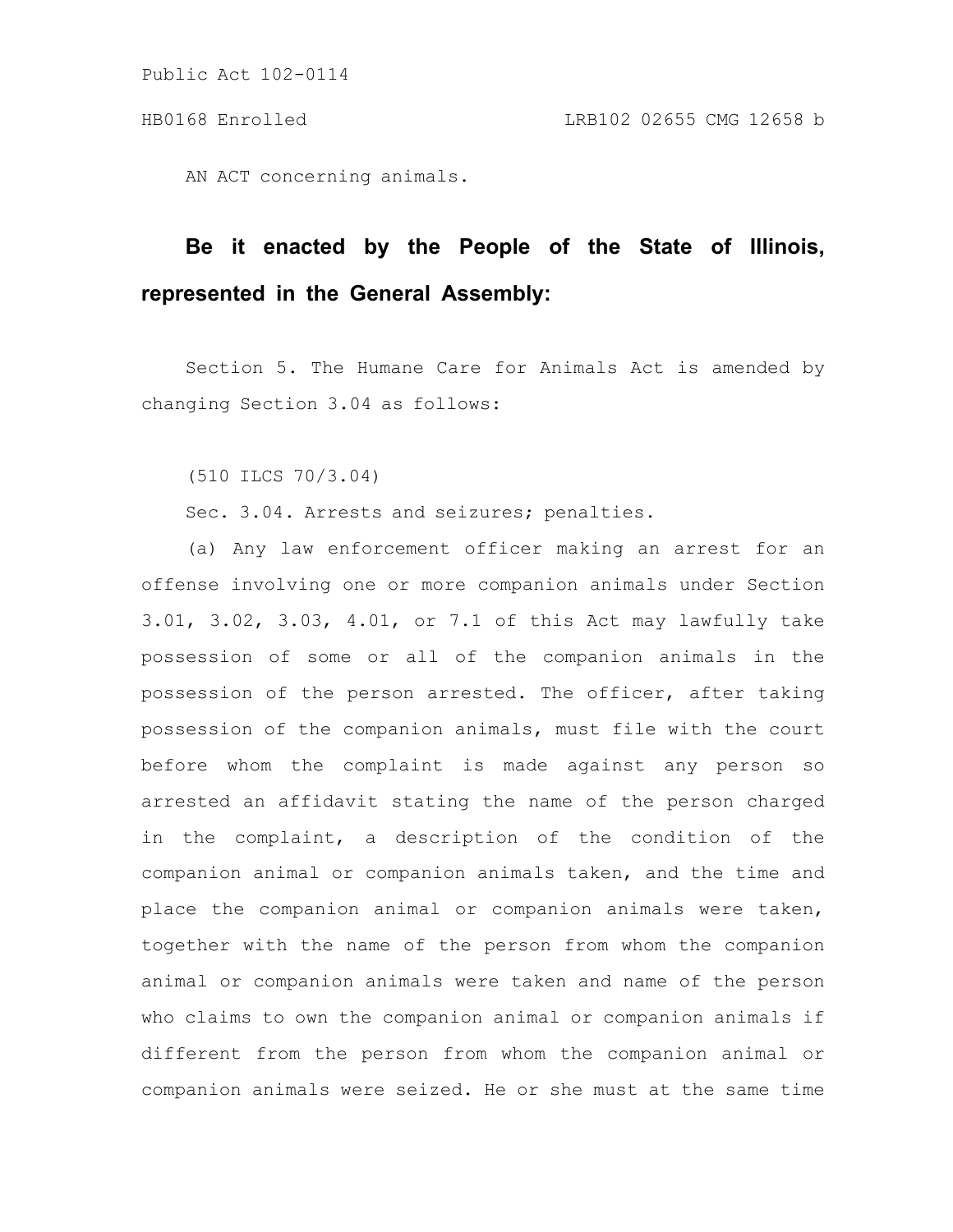## HB0168 Enrolled LRB102 02655 CMG 12658 b

deliver an inventory of the companion animal or companion animals taken to the court of competent jurisdiction. The officer must place the companion animal or companion animals in the custody of an animal control or animal shelter and the agency must retain custody of the companion animal or companion animals subject to an order of the court adjudicating the charges on the merits and before which the person complained against is required to appear for trial. If the animal control or animal shelter owns no facility capable of housing the companion animals, has no space to house the companion animals, or is otherwise unable to house the companion animals or the health or condition of the animals prevents their removal, the animals shall be impounded at the site of the violation pursuant to a court order authorizing the impoundment, provided that the person charged is an owner of the property. Employees or agents of the animal control or animal shelter or law enforcement shall have the authority to access the on-site impoundment property for the limited purpose of providing care and veterinary treatment for the impounded animals and ensuring their well-being and safety. Upon impoundment, a petition for posting of security may be filed under Section 3.05 of this Act. Disposition of the animals shall be controlled by Section 3.06 of this Act. The State's Attorney may, within 14 days after the seizure, file a "petition for forfeiture prior to trial" before the court having criminal jurisdiction over the alleged charges, asking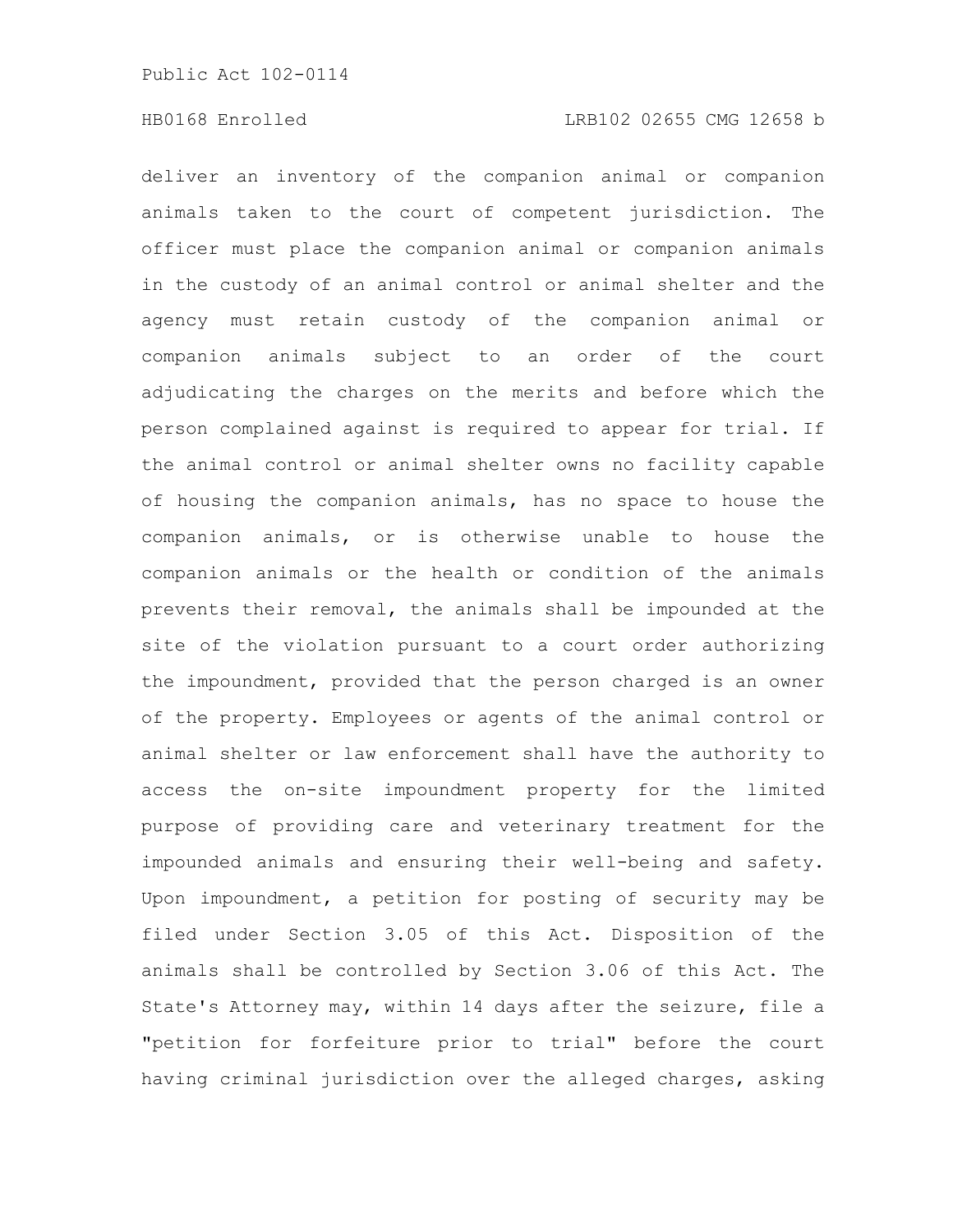Public Act 102-0114

## HB0168 Enrolled LRB102 02655 CMG 12658 b

for permanent forfeiture of the companion animals seized. The petition shall be filed with the court, with copies served on the impounding agency, the owner, and anyone claiming an interest in the animals. In a "petition for forfeiture prior to trial", the burden is on the prosecution to prove by a preponderance of the evidence that the person arrested violated Section 3.01, 3.02, 3.03, 4.01, or 7.1 of this Act or Section 26-5 or 48-1 of the Criminal Code of 1961 or the Criminal Code of 2012.

(b) An owner whose companion animal or companion animals are removed by a law enforcement officer under this Section must be given written notice of the circumstances of the removal and of any legal remedies available to him or her. The notice must be delivered in person, posted at the place of seizure, or delivered to a person residing at the place of seizure or, if the address of the owner is different from the address of the person from whom the companion animal or companion animals were seized, delivered by registered mail to his or her last known address.

(c) In addition to any other penalty provided by law, upon conviction for violating Sections 3, 3.01, 3.02, 3.03, 4.01, or 7.1 of this Act or Section 26-5 or 48-1 of the Criminal Code of 1961 or the Criminal Code of 2012, the court may order the convicted person to forfeit to an animal control or animal shelter the animal or animals that are the basis of the conviction. Upon an order of forfeiture, the convicted person